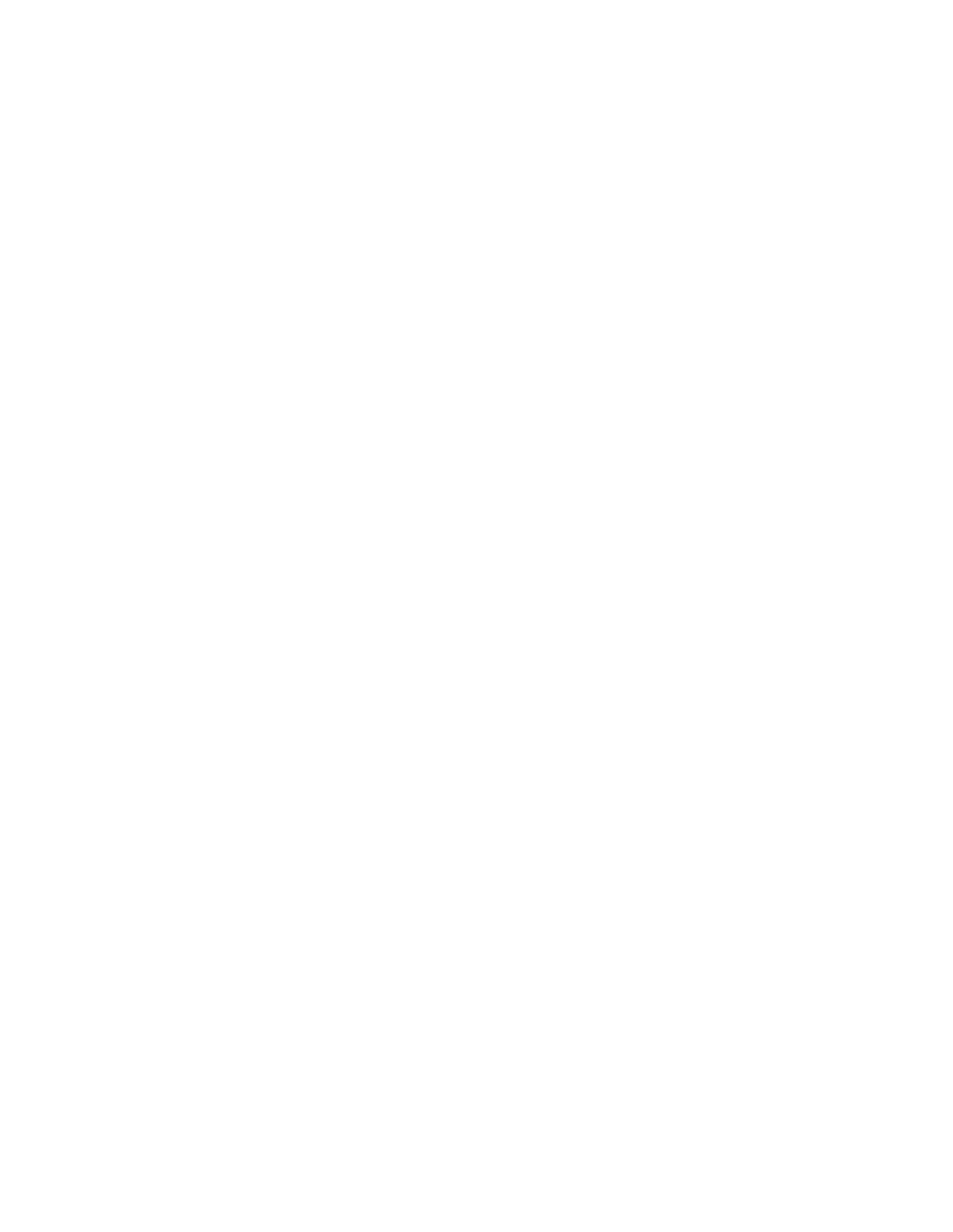freedom. I was reading literature that told the story of my ancestors, and I remember being proud to be Black. It was more than pride, I was glad. It was my Decolonializing Self-Awakening, a moment where you understand who you are in this universe and you know you belong.

# **Our Villages Today Are Different**

I can almost benchmark when I noticed the changes happening in our Villages. By the mid-70's we were losing our political gain. The FBI was successful and destroying the momentum of the Black Panther's as they were either fighting for their freedom in the courts of law or electing to leave the movement or to another country for their Nationalist reasons (Grant, 1996). By the time the prolific Black Panther leader Huey P. Newton got out of jail we were in the 80's and in the beginning of the crack epidemic, in which he succumbed. The best visual that captured change in our communities was one scene in the Mario Van Peeples' movie "New Jack City." It was the scene where five young men were singing Doo Wop on their neighborhood block when it was flourishing and it slowly fades to 3 years later, with only three guys singing, slovenly clothed, trying to keep warm over a garbage can fire pit. My real life image was driving down approximately 60th and South King Drive and everyone came out on the streets, hanging out their windows and balconies, celebrating one of the Chicago Bulls Basketball Team Championships. We were all honking our horns, screaming and shouting, having a good time. It did not matter what neighborhood you were from in Chicago at that moment. Then ten years later that whole block of buildings was abandoned. Hip Hop and sagging pants were on its way and gangster rap and drive-by shootings became the norm, we were leaving our Dark Matter. The places, spaces, and mechanisms that allowed us to express and be ourselves as a people are

either reduced or no longer exist. Our "Soul" has been corrupted, copied, defused, marginalized, captured and stolen. Or basically, we were being Culturally Appropriated to the point where Prince and Michael Jackson had to take a stance. Our Dark Matter has been synthesized, criminalized, subjugated and uneducated. This is how oppression sustains itself. Dark Matter becomes a theoretical concept that benchmarks the peak of the existence of oppression where the oppressed becomes conveniently invisible to society, perceived as inferior and loses its protective factors, in this case the village, and the norms become distorted and destructive. We are all "Bigger" now. Thus opening the gateway to a Metaphysical Catastrophe.

# **5F** Cost

Along with policies and practices that create an economic disadvantage for communities of color, violence has played a significant role in our country's legacy of oppression. Our system of government is built on a foundation of depriving people of color of their rights and controlling people of color through violence. The regime of slavery was upheld through violence at the hands of slave owners and the law, laying the groundwork for a long history of discrimination, violence, and oppression at the hands of our government and society at large (Buitrgo et al. 2017). What we fail to realize is that there is a cost to colonialism. According to the Chicago Department of Public Health (2018), the average life expectancy in Chicago between Low Hardship Communities and High Hardship Communities is 8 years and the gap significantly widened by 3.4 years beginning in 2012. Violence is one of the largest contributors to this gap. The Chicago region's homicide rate would drop by 30 percent—the equivalent of saving 229 lives in Chicago in 2016—if we reduced the level of segregation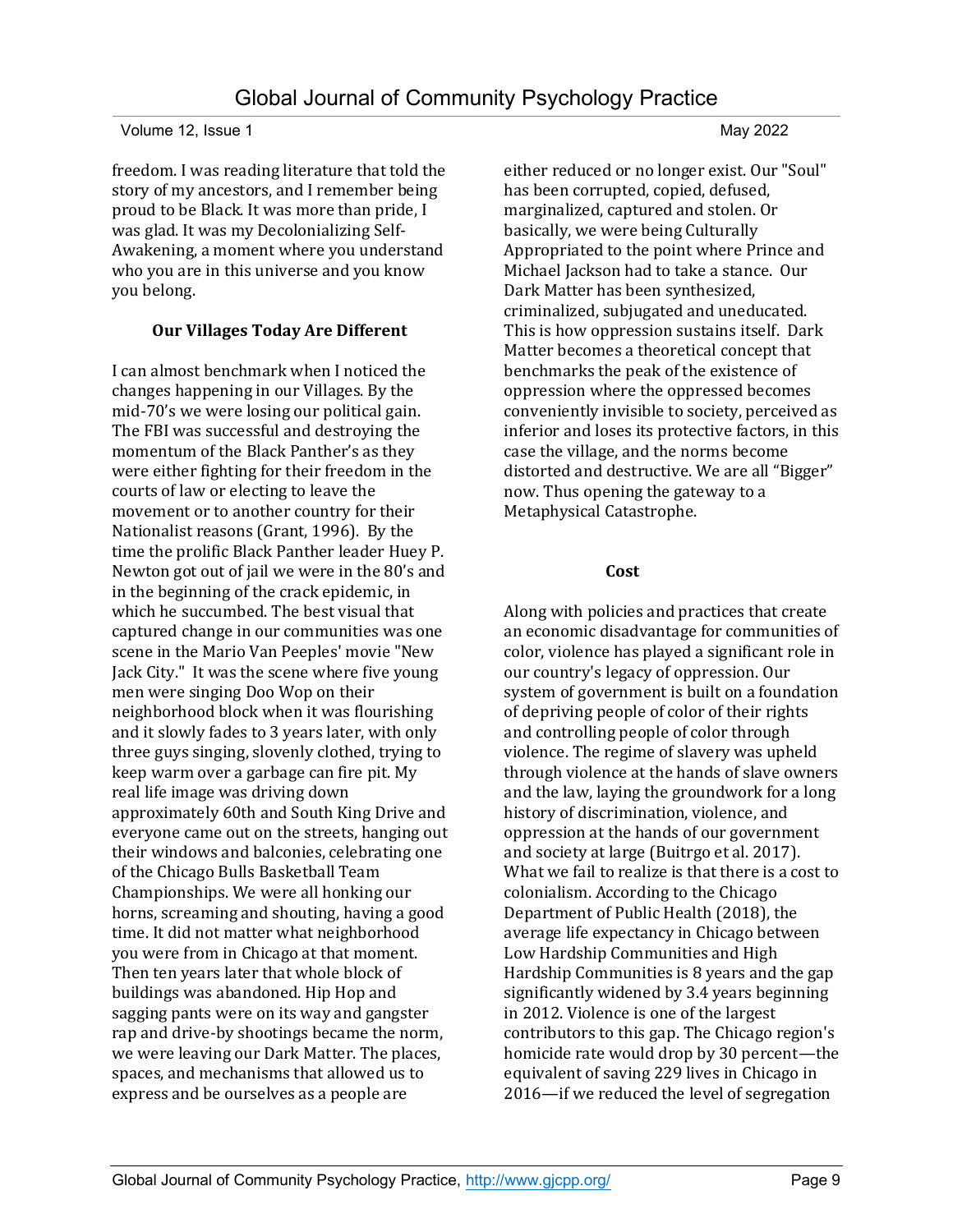between African Americans and Whites to the national median (Metropolitan Planning Commission, 2017). If 167 more people had lived that year, they would have had earnings of some \$170 million throughout their lifetimes (Shapiro, 2012). The Chicago region would have saved some \$65 million in policing costs and an estimated \$218 million in corrections costs. Residential real estate values would have increased by at least \$6 billion (Metropolitan Planning Commission, 2017).

## **Accelerating Forward: Another Wave in the Universe**

The damage has been done, and there is no turning back. How do we free ourselves to capture our own self-determination?

First, we must understand the paradox of resilience. The APA (2014) defines resilience as "the process of adapting well in the face of diversity, trauma, tragedy, threats or even significant sources of stress. Although I find resilience to be an attribute of survival it also has a double edge to it. When you go through trauma, you usually go through a fight, flight, or freeze collectively but to be resilient; you tend to suppress the most harmful aspects of the situation individually. That is the double edge of resilience. You find a way to push past the traumatic situation but what we need is healing. But these experiences are often kept secret, as are our courageous battles to overcome them (Jay, 2017). Is this where we go wrong? We hold our secrets so close to our chest when we should be telling our children and share with our village about our struggles so they can learn from them. When we keep secrets and suppress our trauma we suffer alone. We "dis-ease", high-blood pressure, diabetes, and cancer. We must understand that trauma and healing are collective experiences, therefore we must heal collectively. In order to promote well-being, we must work collectively. Our Village needs

to control the conditions of our life circumstances which is a function of social justice. In order to do this, we must have a sense of hope, ability to pursue dreams, and facilitate our well-being (Ginwright 2010).

I could never get my grandmother to share the stories of our family history. Thank goodness my mother did. A friend told me that their big family secret is that they killed their plantation master and buried him. This was a secret the family shared but they controlled their condition to gain their collective freedom. This story was not told in fear or fright I heard a story that demonstrated how this family healed collectively. When we decolonize space, we heal through sharing our stories.

When I was young every summer, we would visit my grandparents on the farm in Alabama. We would always drive south. I remember that certain situations would trigger anxiety in me during the trip, such as, driving in stormy weather because I was afraid we would have an accident; get lost on the road, harassed by strangers and never see home again. However deep the stress, the collective healing came from being with my family no matter what the trigger.

I didn't know much about racism at the time, but I recall my father being treated poorly by a White Waitress and my mother had to step in and smooth the situation over. These were not traumatic events, just stressful. My parents, my protectors, were being threatened, but when I reflect on these situations today, could these stressful moments still have an impact on me? To this day I prefer to drive because it makes me feel like I have control over where I am going. Whether the weather is good or bad, if I am lost or not, if I am driving I am not upset. How about my father, being harassed by the White waitress? Were there incidents later in his life that triggered unconscious memories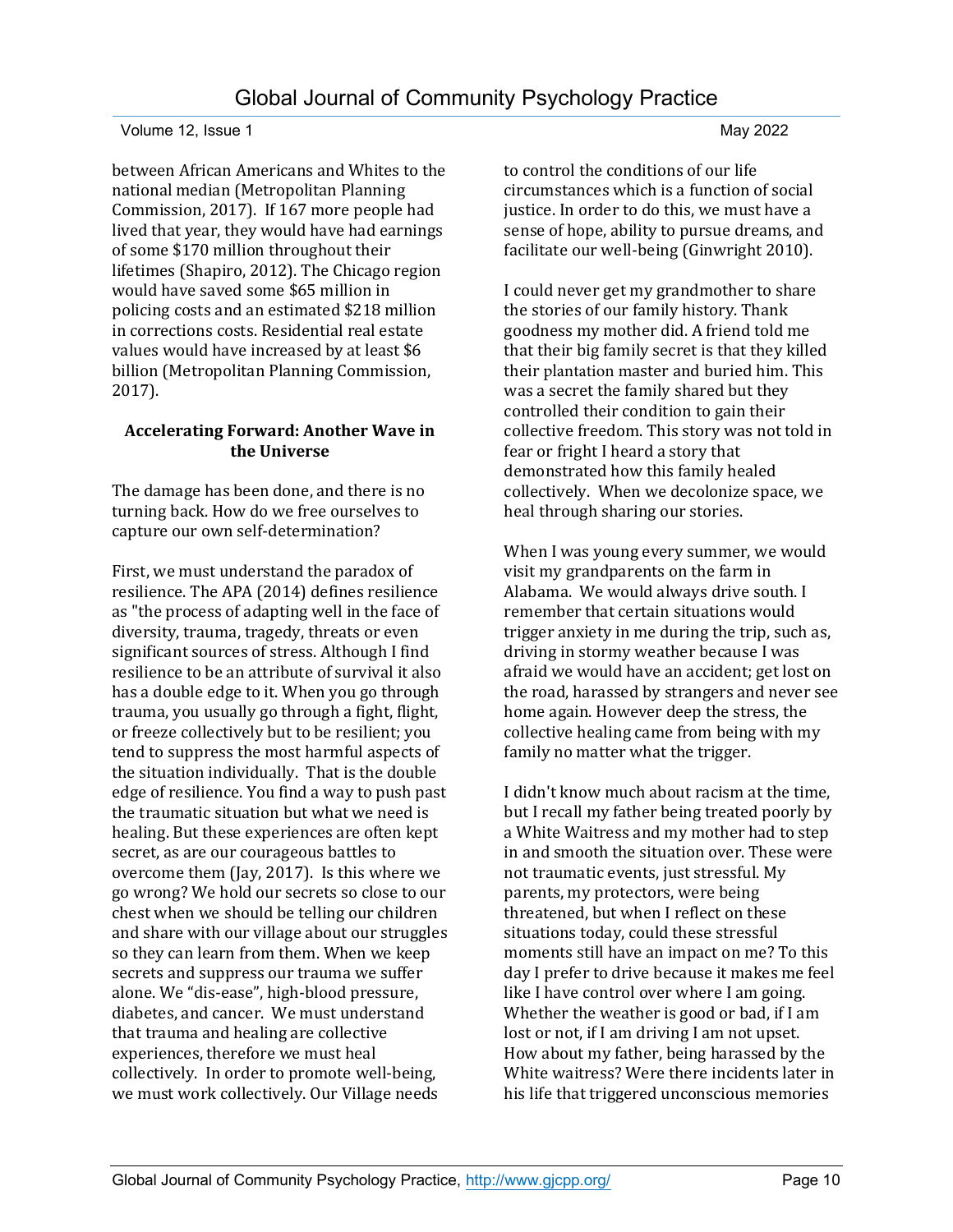of that waitress? Could this have been yet another "universe" wave of oppression? Did this situation represent the rat that tormented Malawi and Bigger? Was my father Malawi, representing the men of his generation? Could Bigger represent our young men today facing neighborhood violence and police brutality? Like Malawi, my father was psychologically stolen from the safety of his village while trying to provide a simple meal for his family? Could this have been a stressor that was the catalyst of his high blood pressure? As a family, we never talked about the situation. However, I know he was not a fan of going to any restaurant or gas station on the road when driving in the south. My grandmother would make our lunches for our trip home, and we stopped at many bushes when we needed to go to the restroom. At the time I was too young to understand the dynamics of the south. Of course, I learned more about racism as I got older but I can't help but wonder if I got sick on that trip because someone at that restaurant put something in my hamburger.

#### **The Normalization and Ordinary Actions of Self-Defeating Behaviors: A Calling for Our Villages**

As a Community Psychology practitioner working in many communities that are going through a Metaphysical Catastrophe, you will see villages with sounds of gunfire mixed with underfunded community efforts, giving children some poor semblance of a childhood. A space filled with a Dark Energy where corruption goes unnoticed between all of the abandoned houses and lifeless backyards. These war-torn playpens where this extraordinary behavior takes place and becomes normal and ordinary in colonial contexts and wherever there are colonial subjects (Maldonado-Torres, 2016). It is the result of these inequities in society driven by the impact of racism, poverty and oppression that sparked my servitude. One day I shared

this story in front of academics that were interested in my work in the community.

My question: How do you heal a community? How do you heal a community from seeing Arnold Mireles gun downed because he stood up to the gangs? And what about the little girl in our community named Neenee that was ready to go back to school after Labor Day weekend but lost that chance to a bullet? I was talking to a teenager that lives in the community, and he had expressed that he had been shot in the leg three times. I asked him about his wellbeing and what was going on in school. He said, "School? I don't go to school much, and when I do, I am wondering why am I still alive, and will I get home safe." So, last summer I surveyed 126 people in the community to better understand the impact of violence. I learned that 51% had witnessed a shooting. All I could think about is, if you have to live with that kind of trauma then what must your life look like? Walking to the store for a bottle of milk looking over your shoulder to see if someone might harm you---can't go to the park- can't sit in a car. Then this past January this one girl in the community, Sakina, my only community girl that could handle the boys playing basketball, was ambushed by a spray of bullets. See, you don't understand, she was my hope for the future, she was the glimpse of what my mother must have been like on the basketball court in her youth. Sakina was JUST TAKEN…. Never to see another day. (Samuel, 2016)

I thought it was important to share my sacred story to Decolonialize my space. There are Villages that are still out there but they are in a metaphysical catastrophe in which they think life is normal and ordinary. Their shear ability to adapt in this violent culture already makes them resilient because they are surviving the best way they can. Malawi was